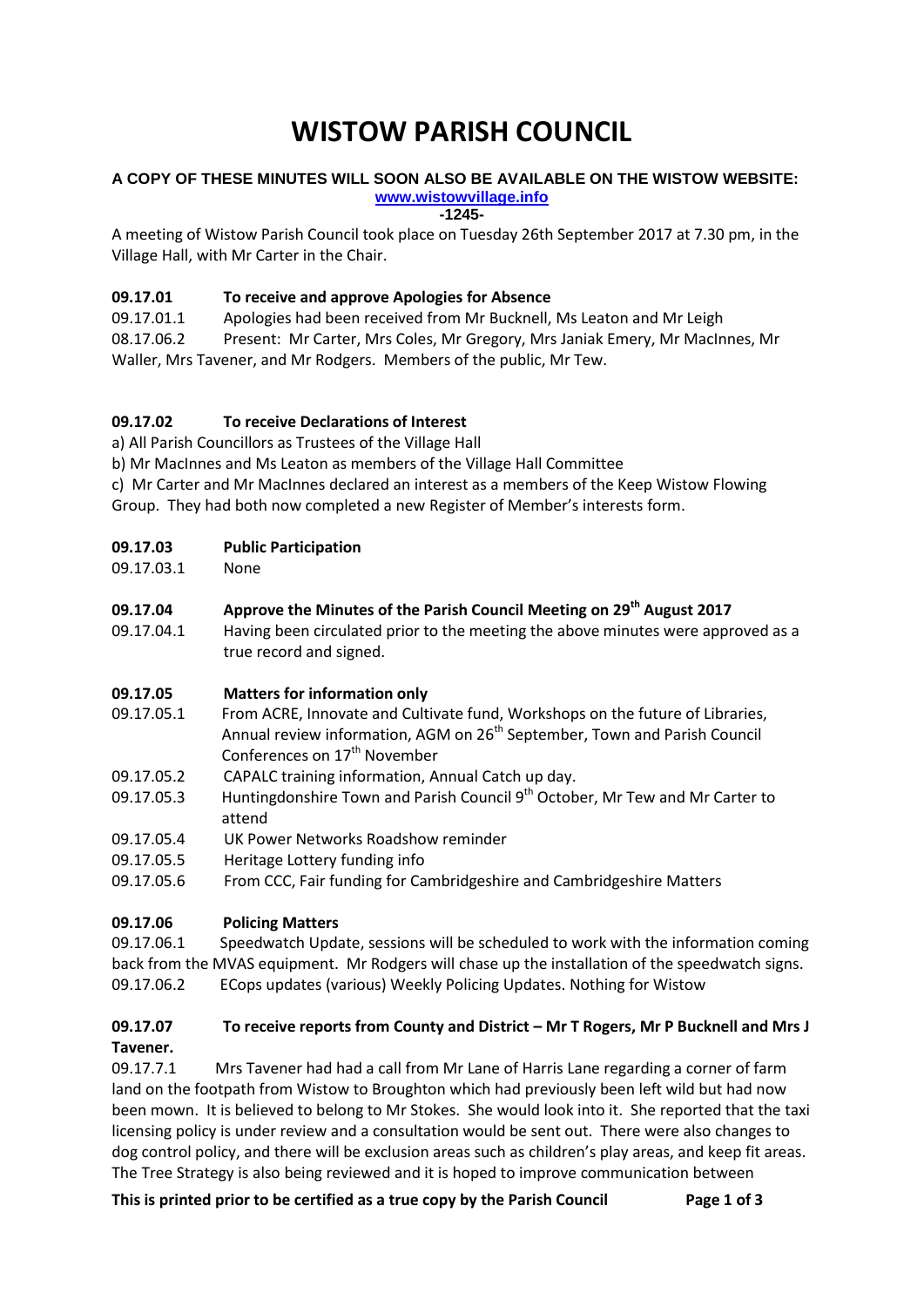-1246-

parishes and district. Remembrance Day Service at Pathfinder House 9<sup>th</sup> November 2017. Number 18 bus is subject to a 2 minute change.

09.19.7.2 Mr Rodgers reported that CCC are looking at pooling their pension fund with other counties to achieve better returns. The Annual Audit is ready to be signed off and targets have been achieved. At the moment there is a £5m deficit for next year.

| 09.17.08 | <b>Finance</b>                                                          |         |  |
|----------|-------------------------------------------------------------------------|---------|--|
|          | a) the Financial Statement and Cashflow for September was approved      |         |  |
|          | b) payment of following amounts was agreed                              |         |  |
|          | Clerks salary and expenses                                              | £232.68 |  |
|          | CGM grass cutting                                                       | £595.20 |  |
|          | Zen Internet, domain name                                               | £ 69.44 |  |
|          | Came & Co insurance                                                     | £768.03 |  |
|          | Anglia Water, cemetery tap                                              | £19.20  |  |
|          | PKF, Auditors                                                           | £120.00 |  |
|          | Ray Burton, hedge                                                       | £ 80.00 |  |
| 09.17.08 | Income for September: none                                              |         |  |
|          | The Clerk repeated that the Apple Audit was paul annualete and there we |         |  |

The Clerk reported that the Annual Audit was now complete and there were no comments or actions.

# **09.17.09 Correspondence**

09.17.09.1 The Clerk had received an email from a resident at the Toll regarding the Three Horseshoes, she had given them the contact details for KWF and the website.

## **09.17.10 To consider any Planning Applications received and planning related issues**

08.17.14.1 17/01858FUL Manor House, Manor Street, Wistow – Demolition of existing barn and replace with one house and double fronted car port. Recommended for approval.

## **09.17.11 Highways Report/Traffic Matters**

09.17.11.1 MVAS is now up and running and Mr Carter gave the first results. 30% of cars exceed the speed limit, 85% drive through up to 33.6 mph. 8 to 10 cars per day go over 35 mph and there were three instances of 45 to 50 mph. Speeding hotspots are 5 to 7 am, 2pm and then 8 to 10 pm. 700 – 800 cars pass through the village per day.

09.17.11.2 Monthly bulletin from CCC on road works events, Shillow Hill to Manor Farm, Bury will be closed in the spring for resurfacing.

09.17.11.3 Drain covers have now been repaired but could do with a pump truck, mainly for Mill Road. Mrs Tavener asked to organize.

## **09.17.12 Maintenance Issues**

09.17.12.1 Playground – update, Mr Carter and Mr MacInnes. Wickstead quote for the playground is the most credible and this was being pursued.

09.17.12.2 Playground rota/risk assessment forms, May , Mr Leigh, September Mrs Emery, October Mr MacInnes

09.17.12.3 Mr Burton had quoted £165 to £180 to repair the church steps with the same bricks and without any slabs. This was agreed and the Clerk would liaise with the Church Warden to get the job done before the frosts come.

## **09.17.13 Administration Matters**

09.17.13.1 A quote of £314.70 had now been received to repair PC11. This was agreed and the clerk would instruct them to proceed.

**This is printed prior to be certified as a true copy by the Parish Council Page 2 of 3**